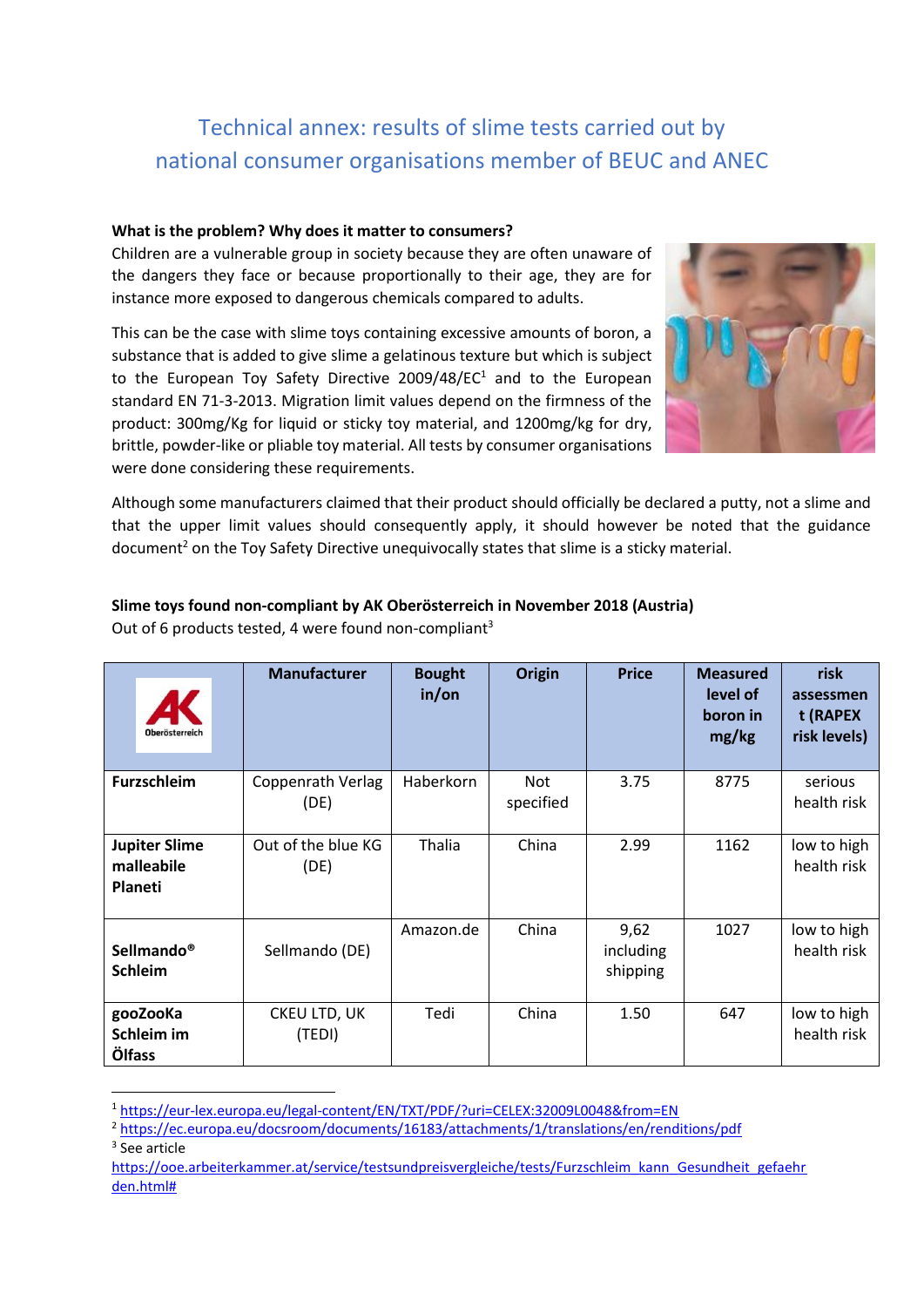# **Slime toys found non-compliant by Forbrugerrådet Taenk in October 2018 (Denmark)**

Out of 15 products tested, 4 were found non-compliant<sup>4</sup>

|                                   | Forbrugerrådet<br><b>Tænk</b><br><b>Danish Consumer Council</b> |  |  |  |  |
|-----------------------------------|-----------------------------------------------------------------|--|--|--|--|
| Dino world - Depesche/Motto       |                                                                 |  |  |  |  |
| Vulkan slim med dino - VN legetøj |                                                                 |  |  |  |  |
| Dino World Putty - Suntoy AB      |                                                                 |  |  |  |  |
| <b>Noise putty - LG Imports</b>   |                                                                 |  |  |  |  |

# **Slime toys found non-compliant by UFC-Que Choisir in September 2018 (France)**

Out of 13 products tested, 3 were found non-compliant<sup>5</sup>

NB: quality is indicated with pictograms, from three stars (very good) to double squares (bad)

|                                | <b>Price</b> | <b>UFC-Que</b><br><b>Choisir</b><br>evaluation | <b>Migration limit</b><br>for boron in<br>mg/kg<br>(as specified in<br>legislation) | <b>Measured</b><br>level of boron<br>in $mg/kg$ |
|--------------------------------|--------------|------------------------------------------------|-------------------------------------------------------------------------------------|-------------------------------------------------|
| <b>BARREL-O-SLIME Caution</b>  | 3,77         |                                                | 300                                                                                 | 4400                                            |
| Créat Pat' La pâte incroyable  | 8,99         |                                                | 1200                                                                                | 4269                                            |
| Pâte intelligente Pacific Surf | 14,90        |                                                | 1200                                                                                | 2297                                            |

#### **Slime toys found non-compliant by Stiftung Warentest in November 2018 (Germany)** Out of 5 products tested, 5 were found non-compliant<sup>6</sup>

| Out of 5 products tested, 5 were found non-compliant to |  |  |
|---------------------------------------------------------|--|--|
|                                                         |  |  |

| <b>Stiftung</b><br>Warentest    | <b>Price</b> | <b>Evaluation</b>                                  |
|---------------------------------|--------------|----------------------------------------------------|
| Cosoro - Kristall Knete Set     | 13E          | Released twice as much boron as allowed            |
| SuSenGo - Super Slime Set       | 25€          | Released more than twice as much boron as allowed  |
| iBase Toy - Glitzernder Glibber | 12.60€       | Released three times more boron than allowed       |
| Jim's Store - Kinder Spielzeug  | 11f          | Released more than three times boron than allowed  |
| <b>Schleim</b>                  |              |                                                    |
| Vikilulu - Crystal Slime        | 11€          | Released more than three times boron than allowed. |

<sup>&</sup>lt;sup>4</sup> See article<https://kemi.taenk.dk/bliv-groennere/test-slime-toys-release-unwanted-chemicals>

<sup>&</sup>lt;sup>5</sup> See article<https://www.quechoisir.org/comparatif-slimes-n58705/>

<sup>6</sup> See article https://www.test.de/Spielschleim-Borsaeure-in-allen-geprueften-Slime-Produkten-5391703-0/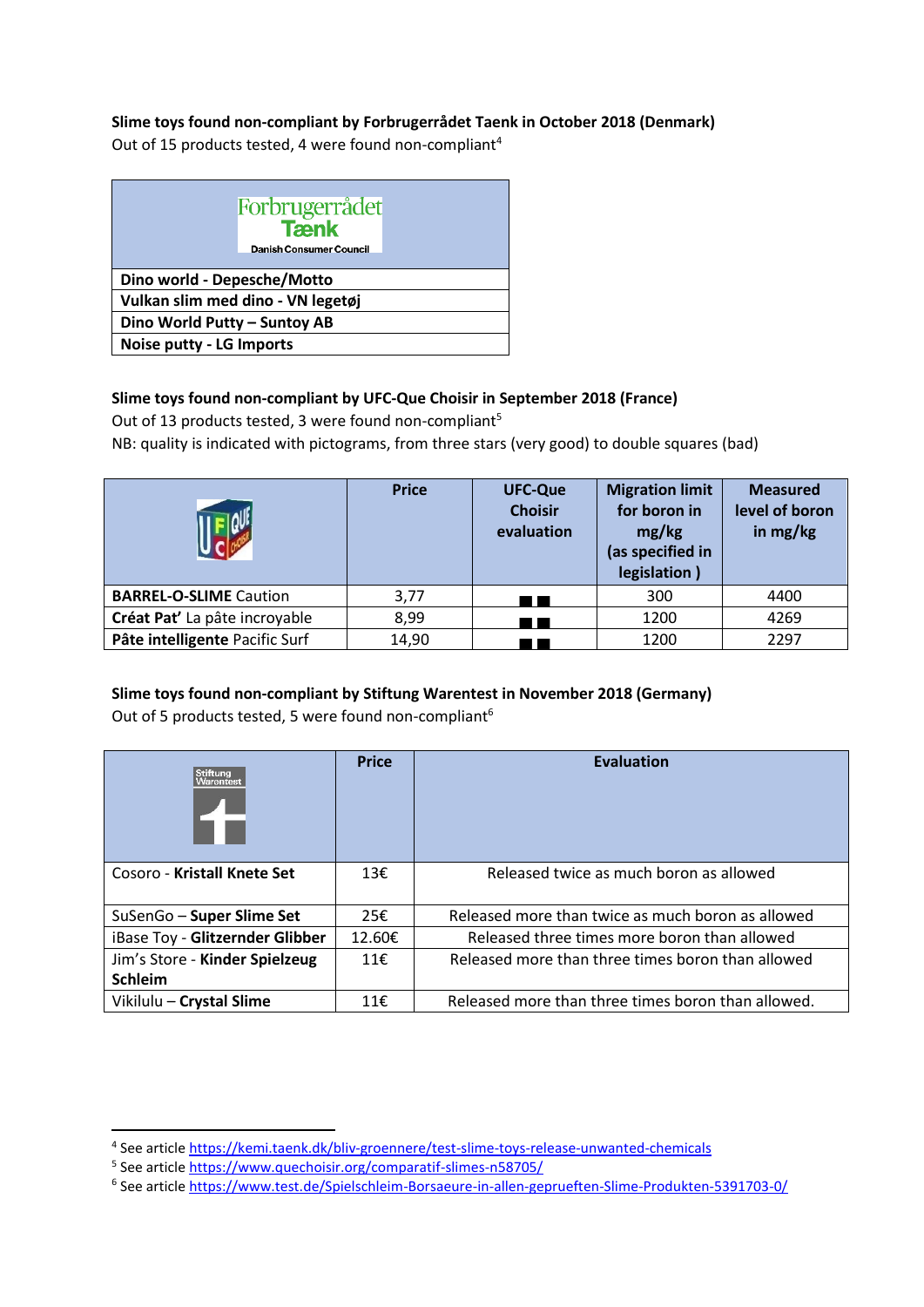# **Slime toys found non-compliant by Altroconsumo in June 2018 (Italy)**

Out of 17 products tested, 6 were found non-compliant<sup>7</sup>

NB: quality is indicated with a number of stars, from one (very bad) to five (excellent).

| ALTROCONSUMO<br>Il tuo punto di forza | <b>Price</b><br>(Feb.<br>2018) | <b>Color</b> | Recom-<br>mende<br>d age<br>by<br>manufa<br>c-turer | <b>Migrati</b><br>on of<br>substan<br>$-ces$ | <b>Migrati</b><br>on limit<br>value<br>for<br>boron<br>in<br>mg/kg<br>(as<br>speci-<br>fied in<br>legisla-<br>tion) | Mea-<br>sured<br>level of<br>boron<br>in<br>mg/kg | <b>Phthala</b><br>-tes | <b>Solvant</b><br>S |
|---------------------------------------|--------------------------------|--------------|-----------------------------------------------------|----------------------------------------------|---------------------------------------------------------------------------------------------------------------------|---------------------------------------------------|------------------------|---------------------|
| <b>BARREL-O-SLIME</b><br>Caution      | 3                              | blu          | $3+$                                                | $\ast$                                       | 300                                                                                                                 | 4473                                              | ****                   | ****                |
| <b>DIRAMIX</b>                        | 3,50                           | verde        | $8+$                                                | $\ast$                                       | 1200                                                                                                                | 1578                                              | ****                   | ****                |
| Squishy Pasta                         |                                | con          |                                                     |                                              |                                                                                                                     |                                                   |                        |                     |
| Magica                                |                                | granuli      |                                                     |                                              |                                                                                                                     |                                                   |                        |                     |
| <b>DYNIT</b>                          | 2,50                           | rosso        | $3+$                                                | $\ast$                                       | 300                                                                                                                 | 657                                               | ****                   | ****                |
| Mangia Slime                          |                                |              |                                                     |                                              |                                                                                                                     |                                                   |                        |                     |
| <b>ORRBIX TWISTI</b>                  | 2,50                           | arancio      | $3+$                                                | $\ast$                                       | 300                                                                                                                 | 978                                               | ****                   | ****                |
| Slime 2in1                            |                                | ne           |                                                     |                                              |                                                                                                                     |                                                   |                        |                     |
|                                       |                                | con          |                                                     |                                              |                                                                                                                     |                                                   |                        |                     |
|                                       |                                | granuli      |                                                     |                                              |                                                                                                                     |                                                   |                        |                     |
| <b>PUSH BALL</b>                      | 2,99                           | rosso        | $3+$                                                | $\ast$                                       | 300                                                                                                                 | 374                                               | ****                   | ****                |
| <b>SKIFIDOL</b>                       | 2,50                           | verde        | $8+$                                                | $\ast$                                       | 1200                                                                                                                | 1400                                              | ****                   | ****                |
| Pasta Gummy                           |                                |              |                                                     |                                              |                                                                                                                     |                                                   |                        |                     |

## **Slime toys found non-compliant by OCU in June 2018 (Spain)**

Out of 10 products tested, 2 were found non-compliant<sup>8</sup>

| La fuerza<br>de tus decisiones | <b>Price</b>  | Level of boron above EU limits |
|--------------------------------|---------------|--------------------------------|
| <b>Fluffy Slime</b>            | $3,16€/$ unit | 4 times above the EU limit     |
| <b>Barrel-O-Slime Caution</b>  | 1,98€/unit    | 14 times above the EU limit    |

 $<sup>7</sup>$  See PDF copy of the article in annex (below link is for subscribed members only)</sup>

[https://www.altroconsumo.it/errore/403?returnurl=%252fcerca%253fkeyword%253dslime%2526pageIndex%](https://www.altroconsumo.it/errore/403?returnurl=%252fcerca%253fkeyword%253dslime%2526pageIndex%253d1%2526startFrom%253d0) [253d1%2526startFrom%253d0](https://www.altroconsumo.it/errore/403?returnurl=%252fcerca%253fkeyword%253dslime%2526pageIndex%253d1%2526startFrom%253d0)

<sup>&</sup>lt;sup>8</sup> See PDF copy of the article in annex (below link is for subscribed members only) https://www.ocu.org/errors/403?returnurl=%252fbuscar%253fkeyword%253dslime%2526pageIndex%253d1 %2526startFrom%253d0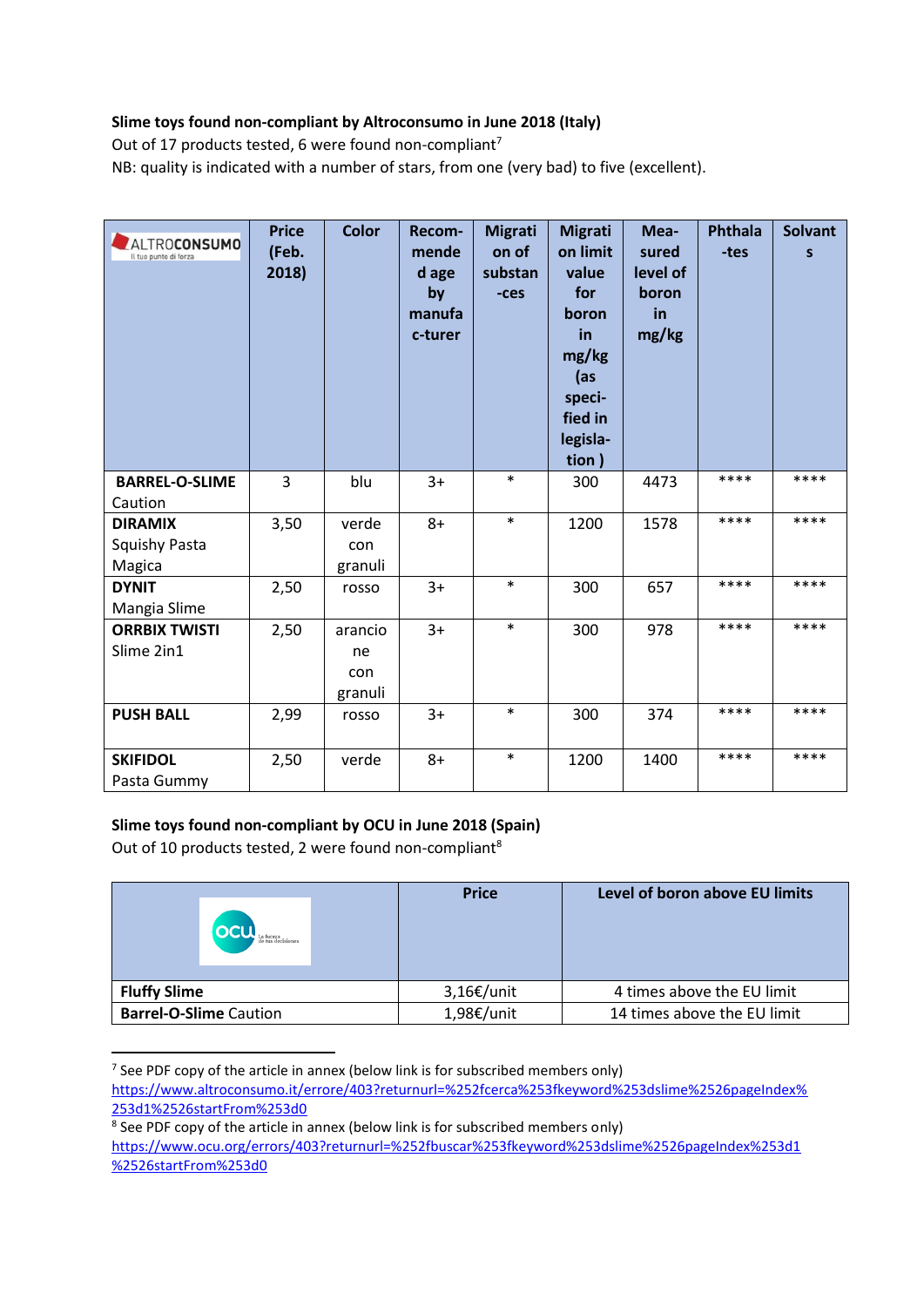# **Slime toys found non-compliant by Consumentenbond in November 2018 (NL)** Out of 10 products tested, 3 were found non-compliant<sup>9</sup>

| consumentenbond      | <b>Article</b><br><b>Item</b> | Importer           | Found / bought at              |
|----------------------|-------------------------------|--------------------|--------------------------------|
| <b>Putty XXL</b>     | Item No<br>620561             | Toys Amsterdam     | Intertoys                      |
| <b>Whoopee Putty</b> | artikelnr.<br>35685Z          | Toi Toys Eindhoven | <b>Blokker</b>                 |
| <b>Fluffy slime</b>  | <b>Not</b><br>specified       | Not specified      | bol.com via<br>FluffySlimeShop |

## **Slime toys found non-compliant by Which? (United Kingdom)**

Out of 11 products tested in July 2018, 8 were found non-compliant  $10$ 

| <b>Which?</b>                          | <b>Bought</b><br>in/or | Supplier/manufacturer | <b>Measured level of boron</b><br>(mg/kg) |
|----------------------------------------|------------------------|-----------------------|-------------------------------------------|
| <b>Jupiter Juice (Pink)</b>            | Amazon                 | Toysmith              | 1400                                      |
| <b>Fluffy Slime (Pink)</b>             | Amazon                 | <b>CCINEE</b>         | 1000                                      |
| <b>Crystal Slime Magic Clay (Pink)</b> | Amazon                 | Cosoro Dodolu         | 980                                       |
| <b>Mini Bucket Putty (Green)</b>       | Amazon                 | <b>Baker Ross</b>     | 930                                       |
| <b>Slime Toy (Purple)</b>              | Amazon                 | iBase Toy             | 860                                       |
| <b>Fluffy Slime (Blue)</b>             | Amazon                 | LOYO                  | 730                                       |
| <b>Brezeh Free Slime Toy (Orange)</b>  | Amazon                 | <b>Brezeh</b>         | 560                                       |
| <b>My Fluffy Slime (Green)</b>         | Amazon                 | Virtuotrade           | 560                                       |

Another test carried out in December on 13 slimes found another 6 non-compliant products $^{11}$ 

| DIY slime kit               | Amazon  | Essenson | Purple 1400mg,         |
|-----------------------------|---------|----------|------------------------|
|                             |         |          | yellow 1300mg,         |
|                             |         |          | green 990mg, red 980mg |
| <b>Frootiputti</b> (orange) | Hamleys | Goobands | 1200                   |

<sup>&</sup>lt;sup>9</sup> See article<https://www.consumentenbond.nl/kind-en-veiligheid/slime-test>

<sup>&</sup>lt;sup>10</sup> See article [https://www.which.co.uk/news/2018/07/childrens-toy-slime-on-sale-with-up-to-four-times-eu](https://www.which.co.uk/news/2018/07/childrens-toy-slime-on-sale-with-up-to-four-times-eu-safety-limit-of-potentially-unsafe-chemical/)[safety-limit-of-potentially-unsafe-chemical/](https://www.which.co.uk/news/2018/07/childrens-toy-slime-on-sale-with-up-to-four-times-eu-safety-limit-of-potentially-unsafe-chemical/)

<sup>&</sup>lt;sup>11</sup> See article [https://www.which.co.uk/news/2018/12/hamleys-smyths-and-argos-sell-slimes-containing](https://www.which.co.uk/news/2018/12/hamleys-smyths-and-argos-sell-slimes-containing-chemicals-up-to-four-times-higher-than-eu-safety-limit/)[chemicals-up-to-four-times-higher-than-eu-safety-limit/](https://www.which.co.uk/news/2018/12/hamleys-smyths-and-argos-sell-slimes-containing-chemicals-up-to-four-times-higher-than-eu-safety-limit/)